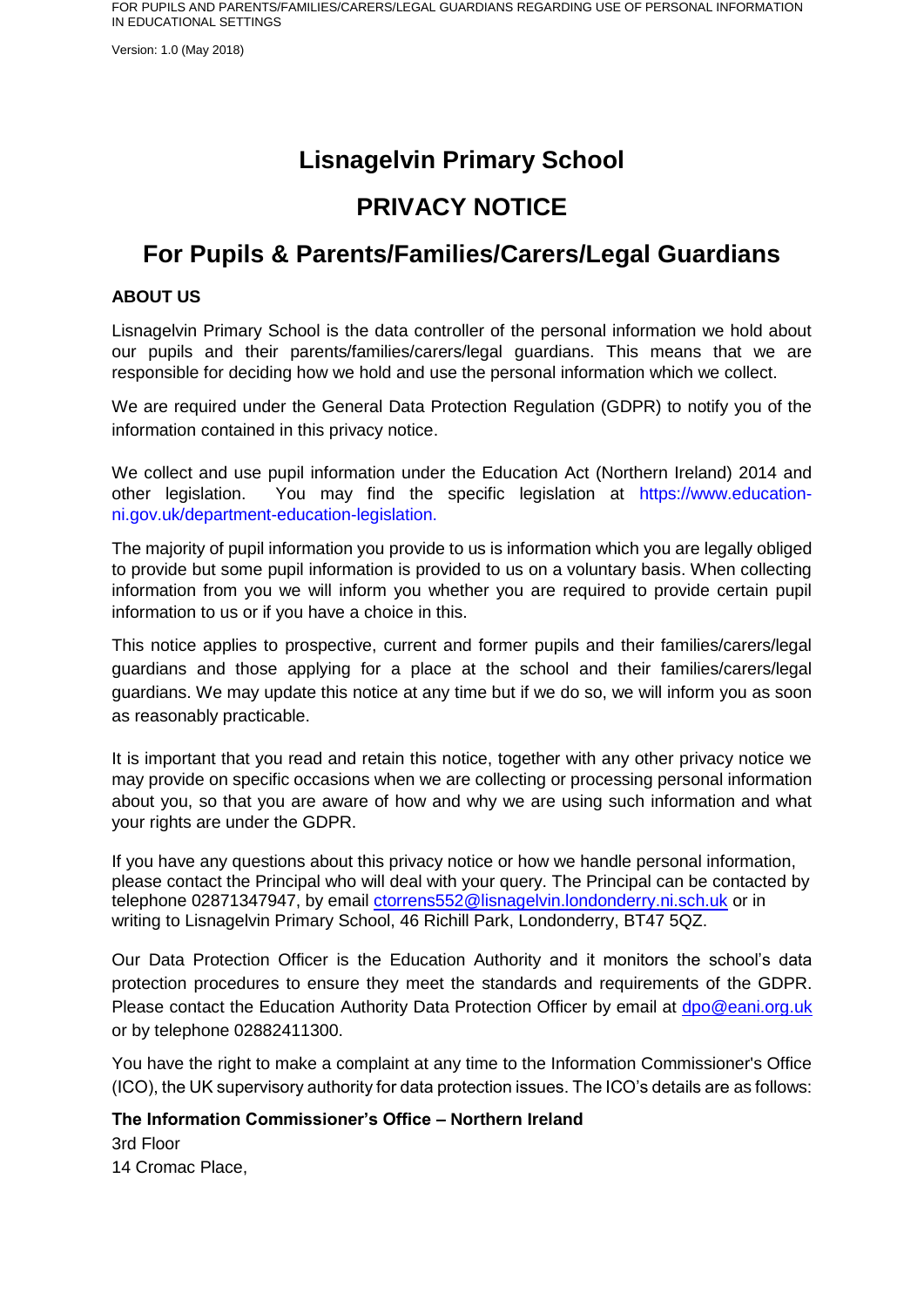Version: 1.0 (May 2018)

Belfast BT7 2JB

Telephone: 028 9027 8757 / 0303 123 1114 Email: ni@ico.org.uk

# **HOW DO WE COLLECT AND HOLD PERSONAL INFORMATION?**

We collect some personal information about our pupils and their families/carers/legal guardians during a pupil's application process to the school.

We will sometimes collect additional information from third parties such as the Education Authority, Department of Education, examination board or previous school attended by a pupil.

We mainly collect personal information about our pupils and their families/carers/legal guardians throughout the course of the pupil's time at the school, for instance when completing educational visit consent forms, from statutory curriculum assessments and throughout our relationship with a pupil when we are exercising our legal obligations as a public educational body and during our pastoral care.

# **WHAT PERSONAL INFORMATION DO WE COLLECT, STORE AND USE ABOUT OUR PUPILS?**

Personal information is information that identifies you and relates to you. We will collect, store and use the following categories of personal information about our pupils:

- Personal information (such as name, age, date of birth, photographs and unique pupil number)
- Contact information (such as address, emergency contact information and telephone number)
- Attendance information (such as sessions attended, number of absences and absence reasons)
- Assessment information (such as statutory assessment process, GCSE and post-16 qualifications and standardised tests provided by commercial companies)
- Exclusion and behavioural information
- CCTV footage captured in school and other information obtained through electronic means
- Non-sensitive characteristic information (such as free school meal eligibility)
- Special categories of information (such as ethnicity, language, country of birth, nationality, information regarding health, special educational needs, allergies and disability).

## **WHAT PERSONAL INFORMATION DO WE COLLECT, STORE AND USE ABOUT OUR PUPILS'/ PARENTS/FAMILIES/CARERS/LEGAL GUARDIANS?**

We will collect, store and use the following categories of personal information about our pupils'/parents/families/carers/legal guardians:

- Personal information (such as name, age, date of birth and photographs)
- Contact information (such as address and telephone number)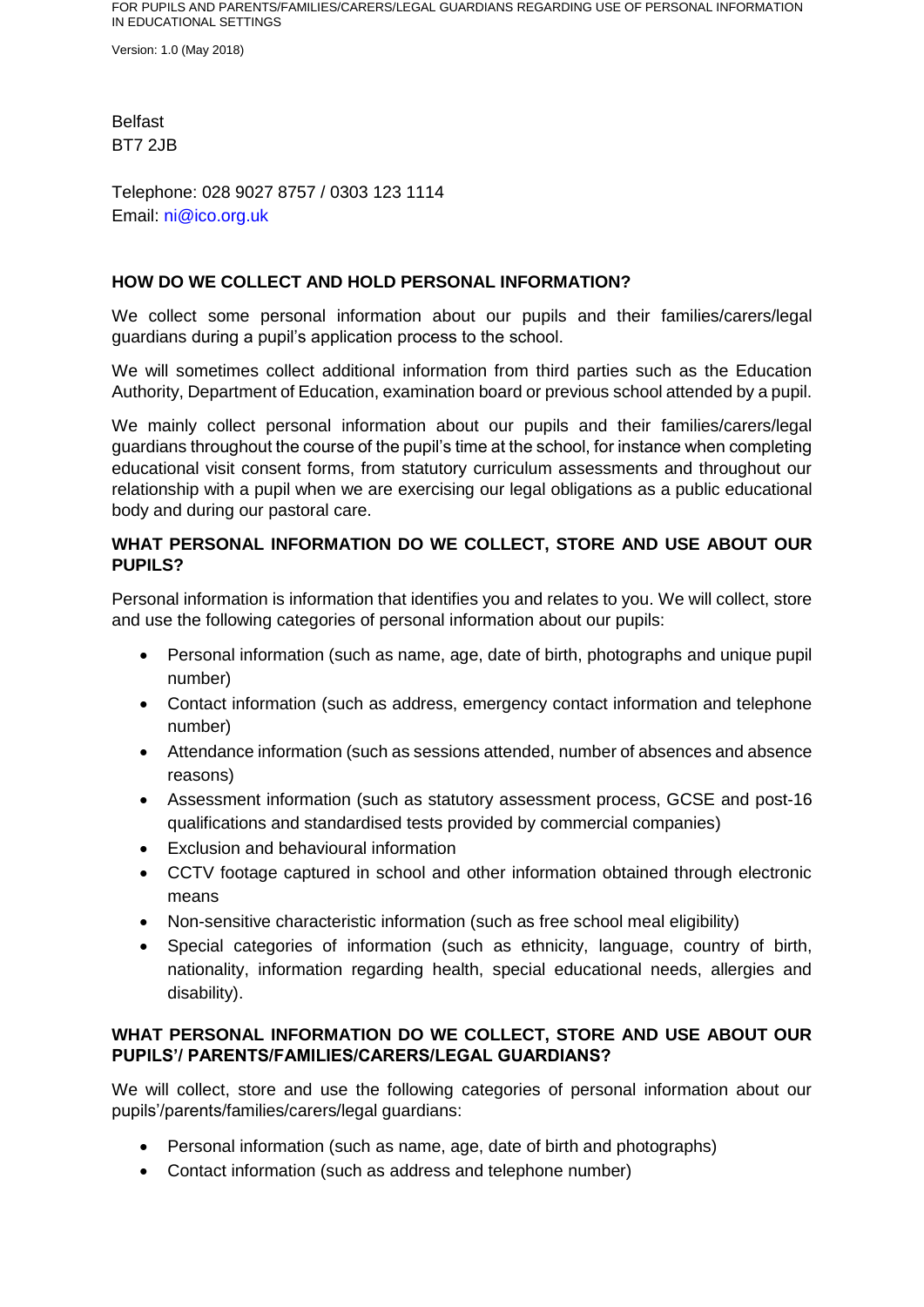Version: 1.0 (May 2018)

- Financial information (such as bank account details and payment history)
- CCTV footage captured in school and other information obtained through electronic means

## **WHY DO WE COLLECT, STORE AND USE THIS INFORMATION?**

We will only use personal information when the law allows us to. Most commonly, we will use personal information relating to our pupils and their parents/families/carers/legal guardians where we need to comply with our legal obligations and where it is needed in the public interest for us to exercise our authority as a public educational body.

In some cases we may use personal information where it is necessary for our legitimate interests (or those of a third party) and your interests and fundamental rights do not override those interests. For example, the school has a legitimate interest in providing pupils with an education, safeguarding and promoting pupil welfare, facilitating the efficient operation of the school.

We may also use your personal information, less frequently to protect a pupil's or their family's interests (or someone else's interests). For example, when investigating a complaint made by another pupil.

We keep personal information electronically on the School's information management systems, the School's IT network, or manually in indexed filing systems.

Situations in which we will use personal data, including special category data, include:

### **Teaching & Learning**

For example:

- $\circ$  to monitor and report on pupil progress
- o to provide appropriate pastoral care
- **Safeguarding & Child Protection**

For example:

- o to safeguard pupils
- $\circ$  to manage a pupil's absence

## **Business Continuity**

For example:

o to assess the quality of our services

# **Statutory Returns**

For example:

- $\circ$  to monitor equal opportunities
- **Security**

For example:

- $\circ$  to comply with health and safety obligations
- $\circ$  to comply with the law regarding data sharing
- **Access to Systems**

For example:

o to support pupil learning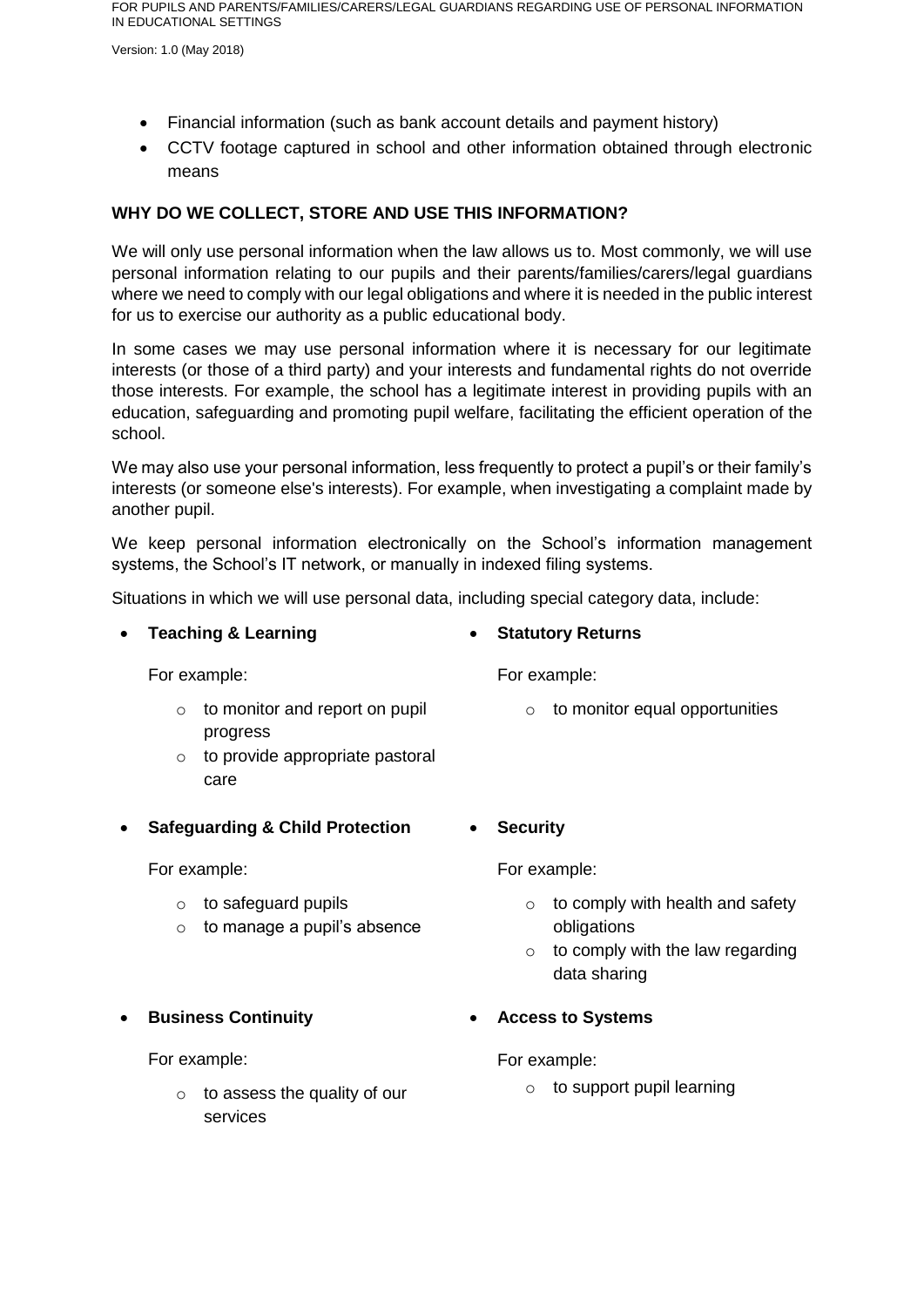Version: 1.0 (May 2018)

### **Communications**

For example:

o to foster links between the school and the local community, including fundraising events

# **Sound Financial Management**

### For example

o to provide more efficient means of payment for school facilities such as catering services

### **CONSENT**

Whilst the majority of the personal data provided to the school is required for us to comply with our legal obligations, some of that information is provided on a voluntary basis through parental consent (namely, a parent's/carer's/legal guardian's express agreement). A pupil aged 13 or over is considered capable of giving consent themselves and will not require express agreement from a parent/carer/legal guardian. However, if a child is not considered capable of giving consent themselves for example, due to an identified special educational need, an adult with parental responsibility may exercise the child's data protection rights on their behalf.

Where we need consent, for example, the school will provide the person with parental responsibility for a pupil or, if aged 13 or over, the pupil themselves, with a specific and clear notice which explains the reasons why the data is being collected and how the data will be used. You should be aware if you do not consent to our collection of this type of data, this will not affect the standard of education we deliver to the pupil.

If we ask for your consent to use personal information, you can take back this consent at any time. Please contact the school if you would like to withdraw any consent you have given.

Please be aware that we do not need to obtain parental consent if personal data is to be processed for the purposes of obtaining counselling services for the child.

## **HOW LONG IS THE INFORMATION STORED FOR?**

We will only keep personal information for as long as necessary to fulfil the purposes we collected it (for example, to educate and look after pupils) and including for the purposes of satisfying any legal, accounting, or reporting requirements.

We do not store personal data forever; we only hold pupil and family data for as long as we are legally able to do so. However, sometimes we will keep personal information for historical reasons (e.g. year group or sports team photographs) but you will always have a right to ask for it to be destroyed.

This is a link to the Department of Education Document Retention and Disposal Policy which can be found at [https://www.education-ni.gov.uk/publications/disposal-records-schedule.](https://www.education-ni.gov.uk/publications/disposal-records-schedule)This will give you more information about how long we keep personal information.

In determining the appropriate retention period for personal information, we consider the amount, nature, and sensitivity of the personal data, the potential risk of harm from unauthorised use or disclosure of your personal data, the purposes for which we process your personal data and whether we can achieve those purposes through other means, and the applicable legal requirements.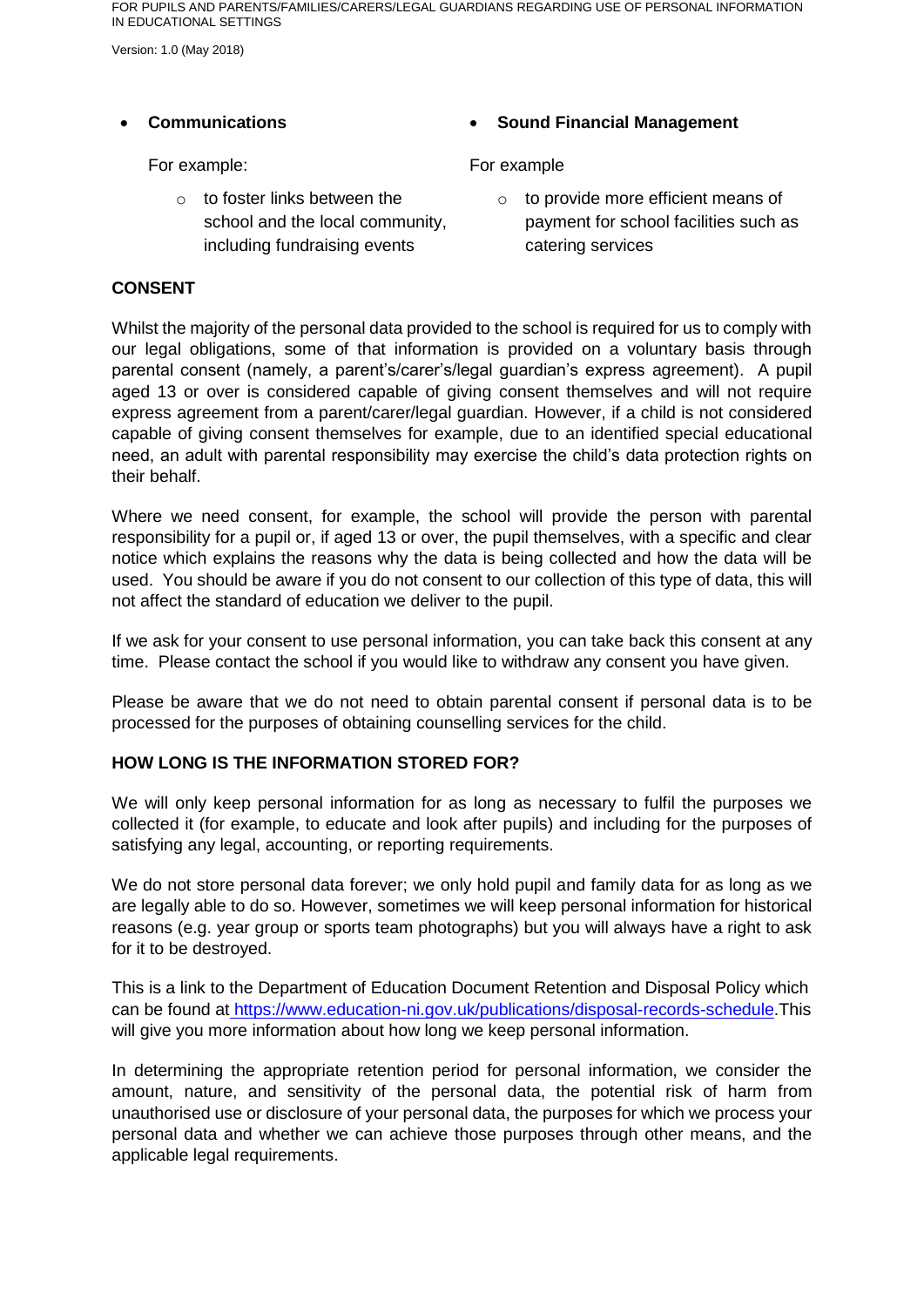Version: 1.0 (May 2018)

In some circumstances we may anonymise your personal information so that it can no longer be associated with you, in which case we may use such information without further notice to you.

# **DATA SECURITY**

We have put in place appropriate security measures to prevent personal information from being accidentally lost, used or accessed in an unauthorised way, altered or disclosed. In addition, we limit access to your personal information to those employees, agents, contractors and other third parties who have a need to know. They will only process personal information on our instructions and they are subject to a duty of confidentiality.

We have put in place procedures to deal with any suspected data security breach and will notify you and any applicable regulator (currently the Information Commissioner's Office) of a suspected breach where we are legally required to do so.

### **WHO WE SHARE PUPIL INFORMATION WITH**

We may have to share pupil and their family's data with third parties, including third-party service providers and other bodies such as:

- the new school/s that the pupil attends after leaving us
- the Department of Education
- the Education Authority for Northern Ireland
- Northern Ireland Council for Curriculum Examinations and Assessments
- The Board of Governors
- Council for Catholic Maintained Schools
- Northern Ireland Council for Integrated Education
- General Teaching Council for Northern Ireland
- Middletown Centre for Autism
- Youth Council for Northern Ireland
- Exceptional Circumstances Body
- Department of Health and Health & Social Care Trusts
- PSNI
- C2K School Management Information System
- Data Systems such as e.g. Doddle
- Examination Boards such as AQA, CCEA and Excel
- Commercial standardised test providers.
- Companies used by the school to provide transport, extra curricular activities and school trips

#### **WHY WE SHARE PUPIL INFORMATION**

We do not share information about our pupils with anyone without consent unless the law and our policies allow us to do so. We only permit access to personal data for specified purpose and in accordance with our instructions.

We are required to share pupils' data with the Department of Education and/or the Education Authority on a statutory basis. This data sharing underpins school funding and educational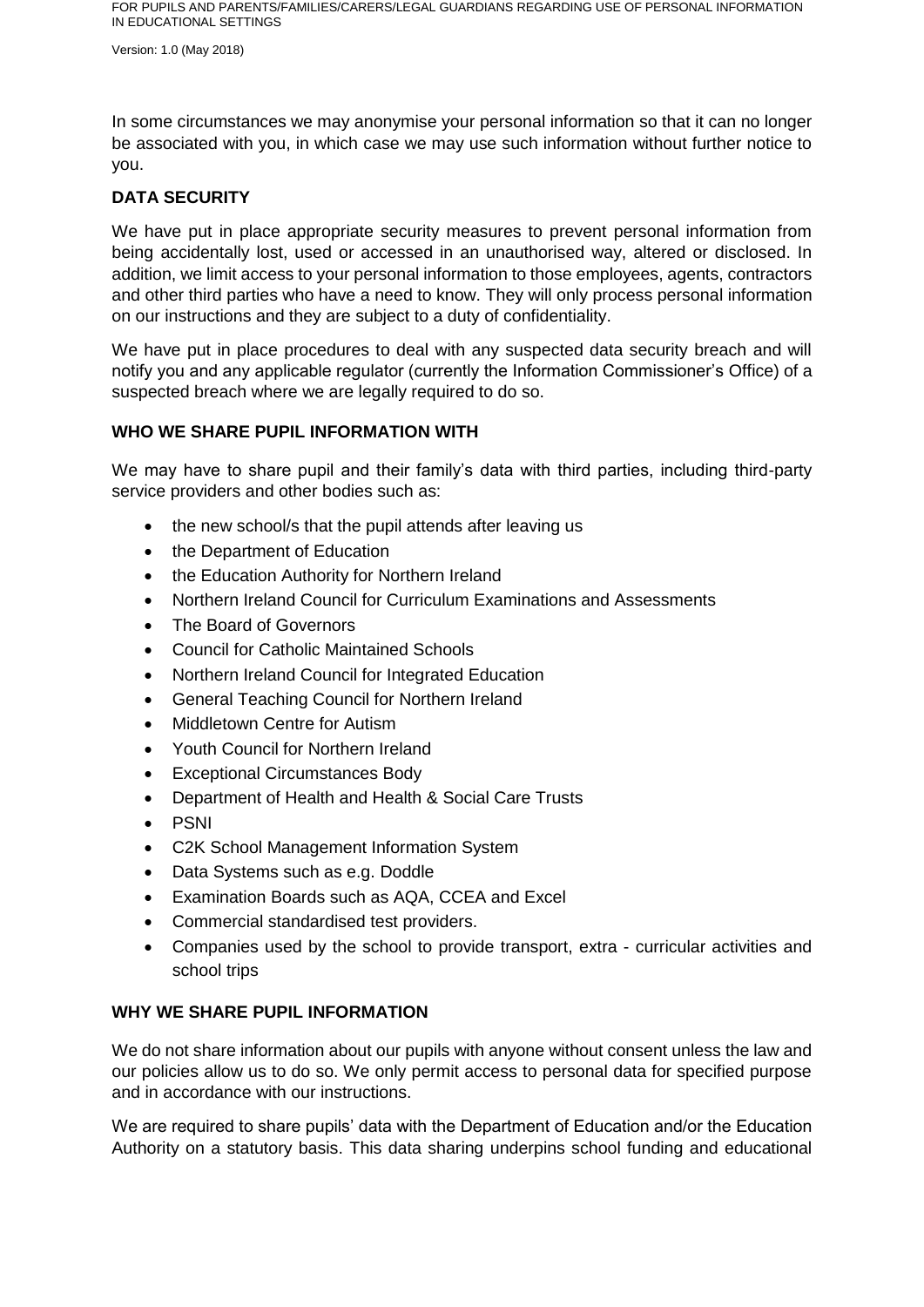Version: 1.0 (May 2018)

attainment policy and monitoring. We also share information with the NHS or a pupil's destination upon leaving school.

#### **Schools Census**

The Department of Education has a legal right to ask for particular information under the Education and Libraries (NI) Order 2003 and is referred to as the "School Census". This information includes information on pupil characteristics such as date of birth, gender, ethnicity, religion, free school meal entitlement and special educational needs status. A number of statistical releases are made available through the Department of Education website covering data on enrolments, participation rates, pupil teacher ratios, school leavers, attendance and school performance

## **TRANSFERRING INFORMATION OUTSIDE THE EEA**

We will not transfer the personal information we collect about you to any country outside the EEA without telling you in advance that we intend to do so and what steps we have taken to ensure adequate protection for your personal information in those circumstances.

Whenever we transfer your personal information or that of your child outside of the EEA, we ensure that it is protected to the same standard as it would if it remained inside the EEA. Please contact the Principal if you would like further details on how we transfer your personal information outside of the EEA.

## **YOUR RIGHTS OF ACCESS, CORRECTION, ERASURE AND RESTRICTION**

Under GDPR, pupils/parents/families and carers have the right to request access to information about them that we hold. To make a request for your personal information, or be given access to your child's educational record, contact the Principal by telephone 02871347947, by email ctorrens552@lisnagelvin.londonderry.ni.sch.uk or in writing to Lisnagelvin Primary School, 46 Richill Park, Londonderry, BT47 5QS.

We may need to request specific information from you to help us confirm your identity and ensure your right to access the information (or to exercise any of your other rights). This is another appropriate security measure to ensure that personal information is not disclosed to any person who has no right to receive it.

Under certain circumstances, by law a parent/carer/legal guardian or a child over the age of 13 (who is considered competent to do so) has the right to:

- **Request access** to personal information (commonly known as a "data subject access request"). This enables you to receive a copy of the personal information we hold about you and your child and to check that we are lawfully processing it. You will not have to pay a fee to access your personal information (or to exercise any of the other rights). However, we may charge a reasonable fee if your request for access is clearly unfounded or excessive. Alternatively, we may refuse to comply with the request in such circumstances.
- **Request correction** of the personal information that we hold about you and your child. This enables you to have any incomplete or inaccurate information we hold corrected.
- **Request erasure** of personal information. This enables you to ask us to delete or remove personal information where there is no good reason for us continuing to